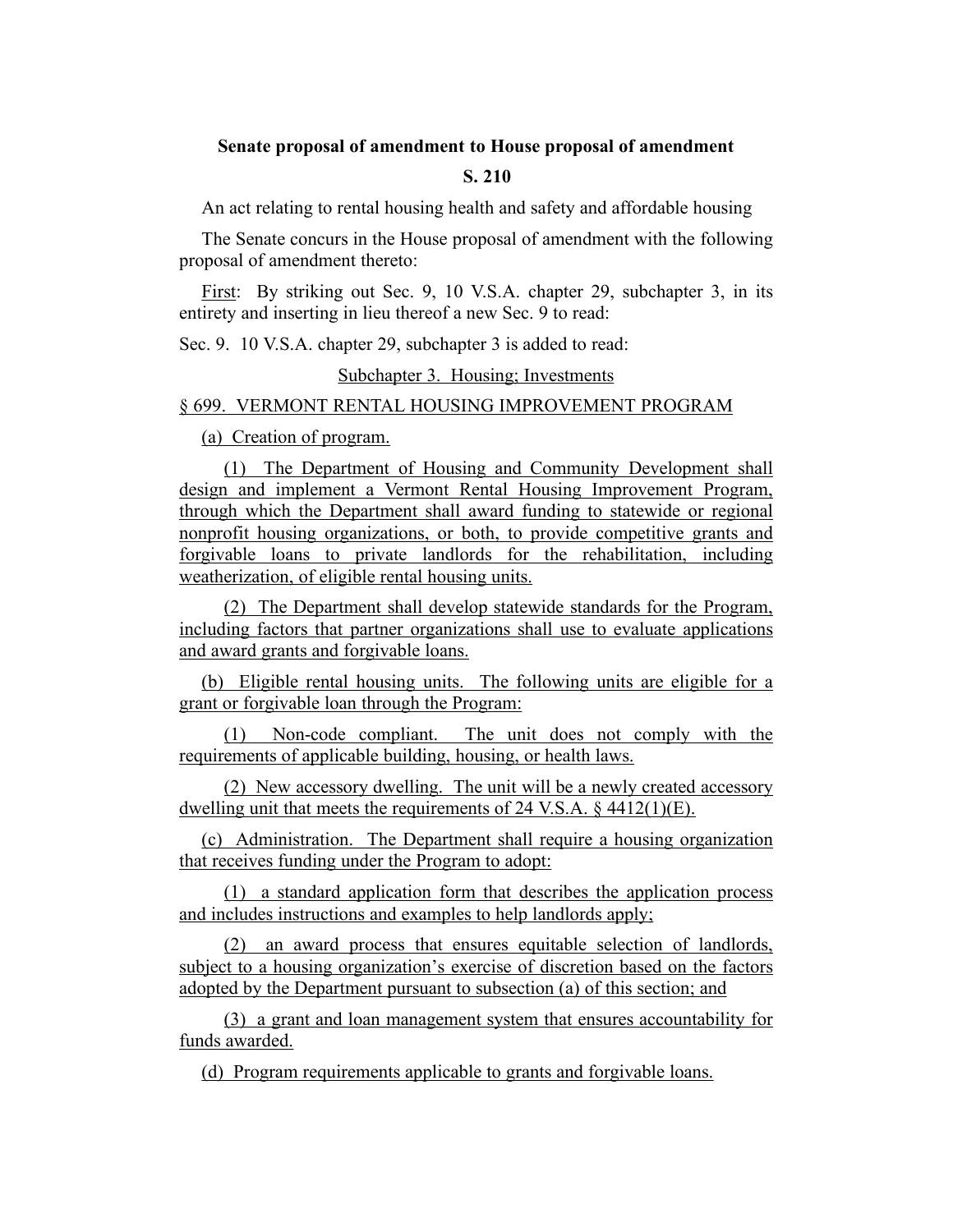(1) A grant or loan shall not exceed \$50,000.00 per unit. In determining the amount of a grant or loan, a housing organization shall consider the number of bedrooms in the unit and whether the unit is being rehabilitated or newly created.

(2) A landlord shall contribute matching funds or in-kind services that equal or exceed 20 percent of the value of the grant or loan.

(3) A project may include a weatherization component.

(4) A project shall comply with applicable building, housing, and health laws.

(5) The terms and conditions of a grant or loan agreement apply to the original recipient and to a successor in interest for the period the grant or loan agreement is in effect.

(6) The identity of a recipient and the amount of a grant or forgivable loan are public records that shall be available for public copying and inspection and the Department shall publish this information at least quarterly on its website.

(e) Program requirements applicable to grants. For a grant awarded under subdivision (b)(1) of this section for a unit that is non-code compliant, the following requirements apply for a minimum period of five years:

(1) A landlord shall coordinate with nonprofit housing partners and local coordinated entry organizations to identify potential tenants.

 $(2)(A)$  Except as provided in subdivision  $(2)(B)$  of this subsection (e), a landlord shall lease the unit to a household that is exiting homelessness or actively working with an immigrant or refugee resettlement program.

(B) If, upon petition of the landlord, the Department or the housing organization that issued the grant determines that a household exiting homelessness is not available to lease the unit, then the landlord shall lease the unit:

(i) to a household with an income equal to or less than 80 percent of area median income; or

(ii) if such a household is unavailable, to another household with the approval of the Department or housing organization.

(3)(A) A landlord shall accept any housing vouchers that are available to pay all, or a portion of, the tenant's rent and utilities.

(B) If no housing voucher or federal or State subsidy is available, the total cost of rent for the unit, including utilities not covered by rent payments, shall not exceed the applicable fair market rent established by the Department of Housing and Urban Development.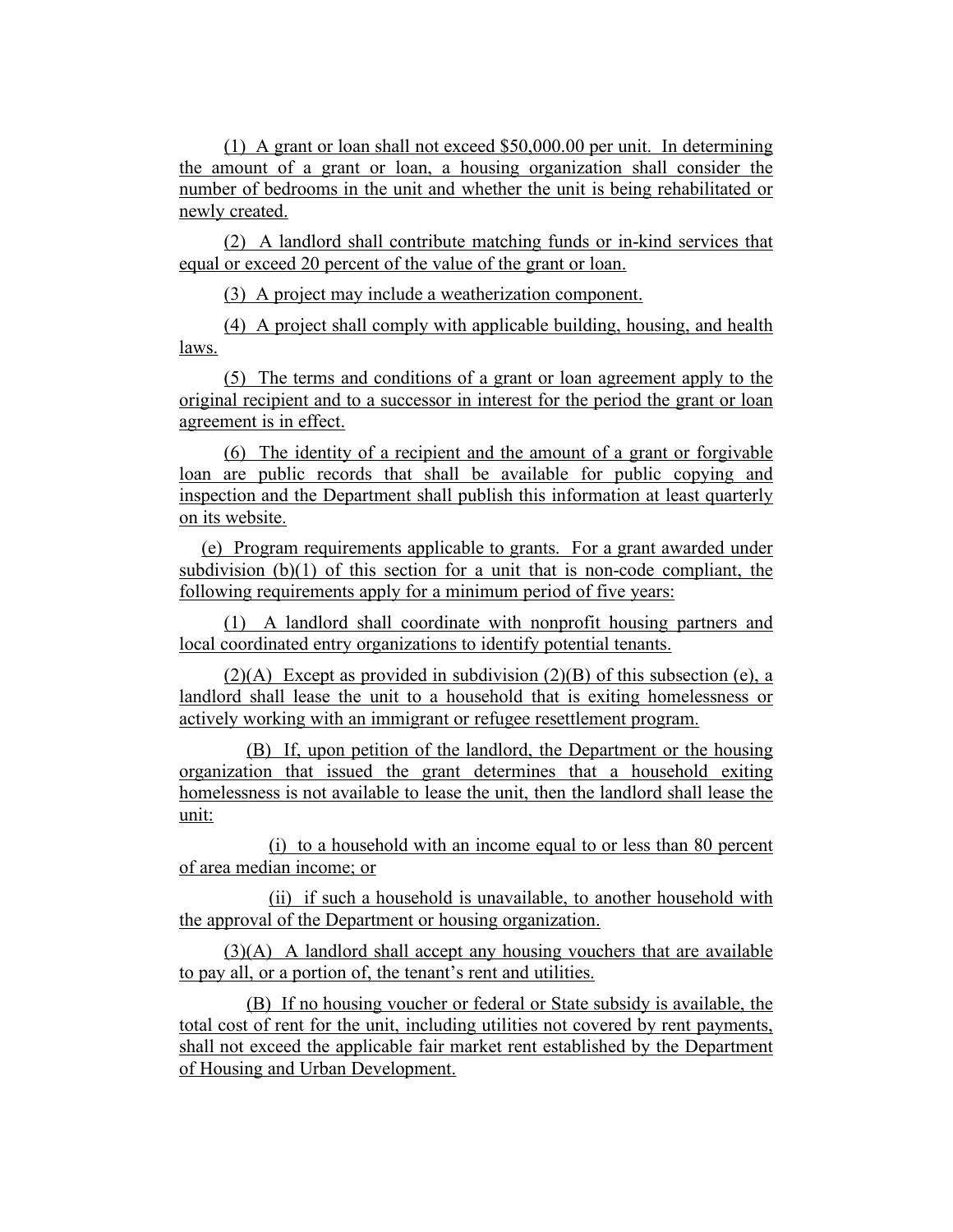(4)(A) A landlord may convert a grant to a forgivable loan upon approval of the Department and the housing organization that approved the grant.

(B) A landlord who converts a grant to a forgivable loan shall receive a 10 percent credit for loan forgiveness for each year in which the landlord participates in the grant program.

(f) Requirements applicable to forgivable loans. For a forgivable loan awarded under subdivision  $(b)(1)$  of this section for a unit that is non-code compliant, the following requirements apply for a minimum period of 10 years:

(1)(A) A landlord shall accept any housing vouchers that are available to pay all, or a portion of, the tenant's rent and utilities.

(B) If no housing voucher or federal or State subsidy is available, the cost of rent for the unit, including utilities not covered by rent payments, shall not exceed the applicable fair market rent established by the Department of Housing and Urban Development.

(2) The Department shall forgive 10 percent of the amount of a forgivable loan for each year a landlord participates in the loan program.

(g) Requirements for an accessory dwelling unit.

(1) For a grant or forgivable loan awarded under subdivision (b)(2) of this section for a unit that is a new accessory dwelling unit, the total cost of rent for the unit, including utilities not covered by rent payments, shall not exceed the applicable fair market rent established by the Department of Housing and Urban Development.

(2) A landlord shall not offer an accessory dwelling unit created through the Program as a short-term rental, as defined in 18 V.S.A. § 4301.

(h) Lien priority. A lien for a grant converted to a loan or for a forgivable loan issued pursuant to this section is subordinate to:

(1) a lien on the property in existence at the time the lien for rehabilitation and weatherization of the rental housing unit is filed in the land records; and

(2) a first mortgage on the property that is refinanced and recorded after the lien for rehabilitation and weatherization of the rental housing unit is filed in the land records.

Second: By striking out Sec. 11, appropriations, in its entirety and inserting in lieu thereof a new Sec. 11 to read:

Sec. 11. APPROPRIATIONS